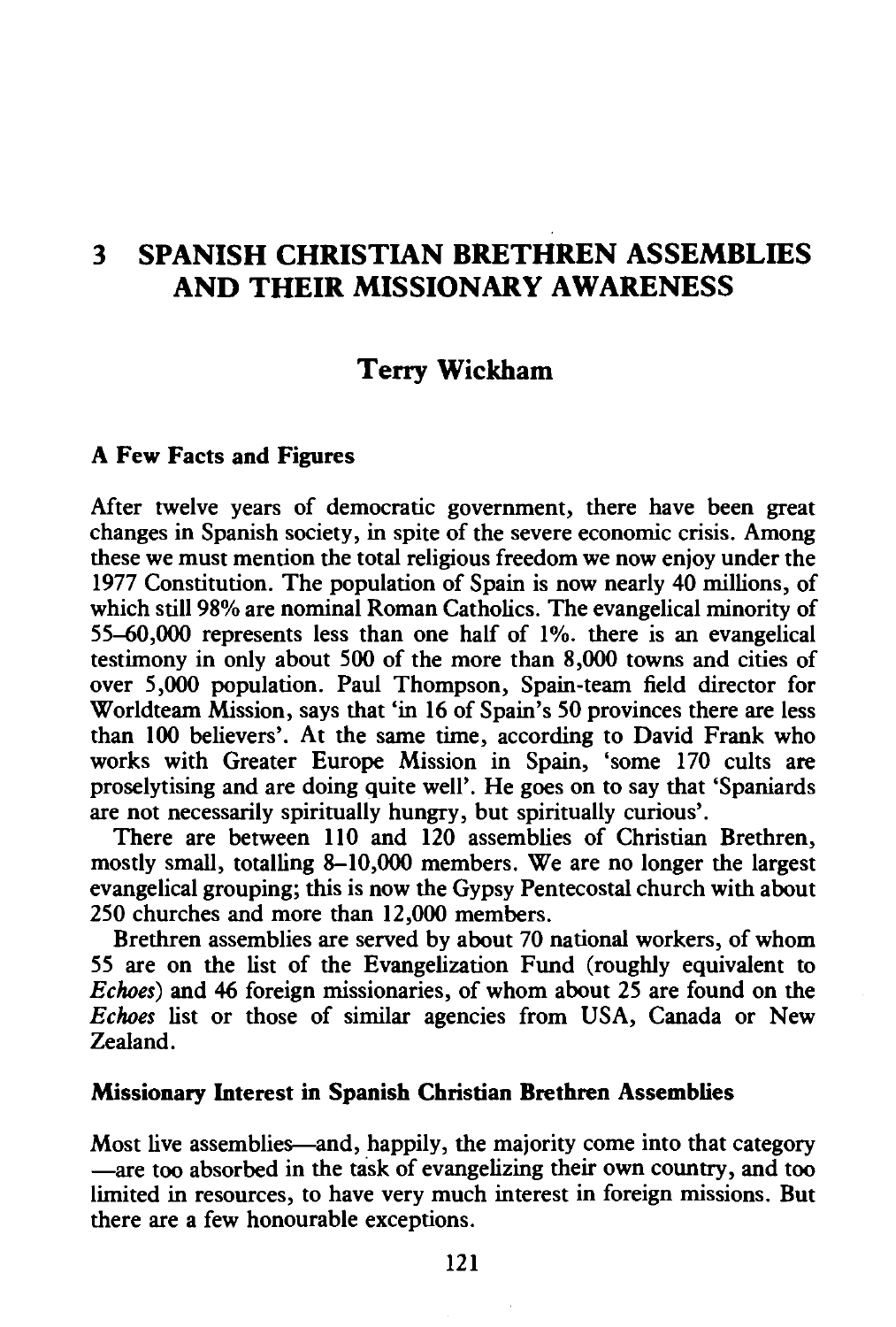1 A group of churches in Barcelona, Madrid and Algeciras, founded by the same evangelist, are very interested in Muslim work and are preparing several married couples for this. The evangelist and his wife (on the EF list mentioned above) spent four months in *Turkey* a few years ago before being expelled by the police.

2 Nurses have gone from one or two assemblies to countries like Equatorial Guinea or Indonesia to help in missionary work, but only for short spells of time.

3 A small number of Spanish young people over the years have gone abroad with Operation Mobilisation teams or on the ships.

The Spanish assemblies, in common with the Independent Evangelical churches and some Baptist churches, support generously disaster or emergency funds set up not only for national emergencies, but also those located overseas. During the last fifteen years much money has been donated for emergencies in Pakistan, Guatemala, Nicaragua, Ethiopia, Mexico, Colombia and El Salvador. In this last case, even though the disaster followed hard on the heels of the previous one, over £9,000 was raised in two months. Many assemblies also support generously agencies like the Leprosy Mission and the United Bible Societies, although this is more likely where the presence of foreign missionaries makes easier the obtaining of information about needs in the world.

International Youth Rallies like SPREE, Mission 80 and Mission '87 have always been well supported by some assemblies. About 400 Spaniards attended Mission '87, and quite a number came from assemblies.

### What Spanish Evangelical Churches/Assemblies can Contribute to European and World Mission

Recently, the magazine *Edificaci6n Cristiana,* of which I am the editor, interviewed Baptist pastor Jose M Martinez, one of Spain's greatest missionary statesmen, and asked him-among many other things-the following question: 'In your opinion, has the moment come when Spanish evanglicals can contribute to the evangelical movement in Europe? To what extent and in what areas can we do so?' He replied: 'I don't think we have much to contribute; in almost every aspect of Christian life and service our European brethren are still ahead of us. But there is one matter in which perhaps we can be useful to them: in ecumenism. The document produced by the World Evangelical Fellowship 'task force', *A Contemporary Evangelical Perspective on Roman Catholicism,* arose from the opposition of the Spanish and Italian Alliances to an attempt by the European Evangelical Alliance to get closer to the Roman Catholic Church (on an official basis). Due to our special knowledge of Catholicism we can help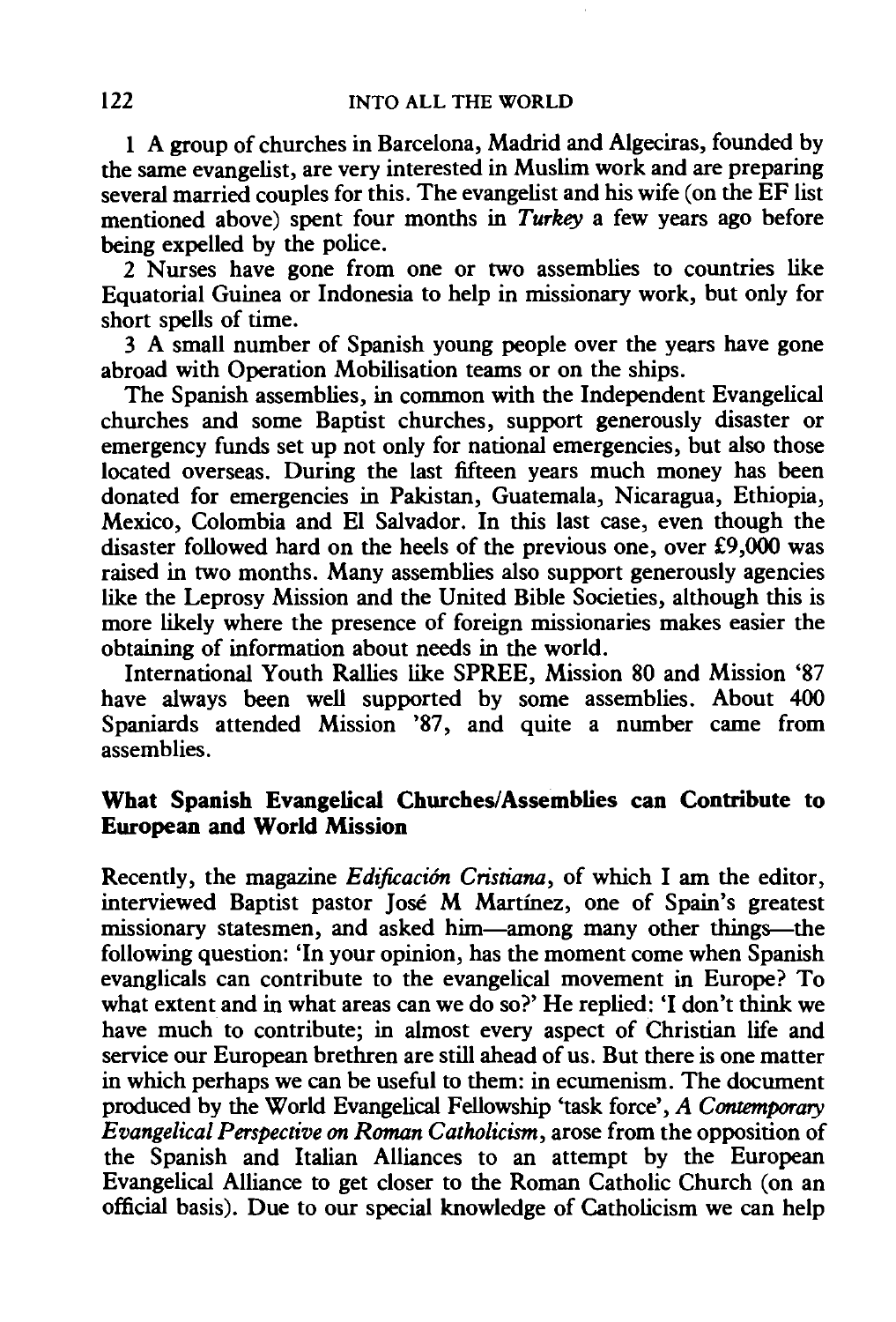#### APPENDICES 123

believers in other countries to see things in the correct perspective and to maintain without qualification their faithfulness to the gospel. Some of our brethren from other countries recognise and are grateful for this.'

#### What Does the Future Hold for Spanish Assemblies?

I would like to deal first with some negative tendencies, most of which stem from the rife materialism which has overtaken Spain during the last *25* years, and which the advent of democracy has only aggravatedhedonism, religious indifference, ethical mediocrity, which surfaces in the evangelical churches as a lack of basic Christian sanctity and piety. At the same time traditionalism, structural rigidity, coupled with a shallow evangelism often divorced from an exemplary ethical conduct, are plain to see. Evangelical churches in general—and the Brethren assemblies are no exception-display the worst features of European Christendom, highlighted in the Spanish case because we are a tiny, greatly fragmented microcosm of the European macrocosm. Some feel that religious freedom has arrived too late in the day for us ever to be able to evangelize Spain; others feel that it can be done, but only if the Roman Catholic church undergoes a massive reformation.

With regard to the Christian Brethren scene in relation to all this, we may also note:

I An over-concern with secondary matters, which is leading to a clear rift between more traditional and more 'open' assemblies. The influence of foreign missionaries can reinforce these tendencies.

2 The increasing polarization, stemming from I above, limits fellowship and therefore seriously inhibits united efforts to reach out with the gospel.

3 A few assemblies are losing their identity and forgetting-or deliberately ignoring—their roots. Such usually end up in the charismatic camp, becoming stronger in Spain, or become independent or mission churches.

4 In many cases evangelistic and pastoral methods are superficial and outdated, palpably unable to cope with the challenges and problems of Christian life and witness in a secular society, eg divorce and marriage, contemporary ethical problems, etc. (It doesn't help to have as elders only men who are busy businessmen, as they haven't the time or the skill for the specialized pastoral and teaching work required to deal with these matters.)

But some very *positive* things are happening amongst the Brethren and other evangelical churches in Spain:

1 In some areas, notably Catalunya, the Basque Country, Madrid and Central Spain and Seville, a considerable evangelistic work is on the increase, especially in the big cities or conurbations. New churches are being planted each year and many souls are coming to Christ. The monthly V4-hour TV 'slot' granted to the evangelical community, in spite of being shown at a very late hour, draws an